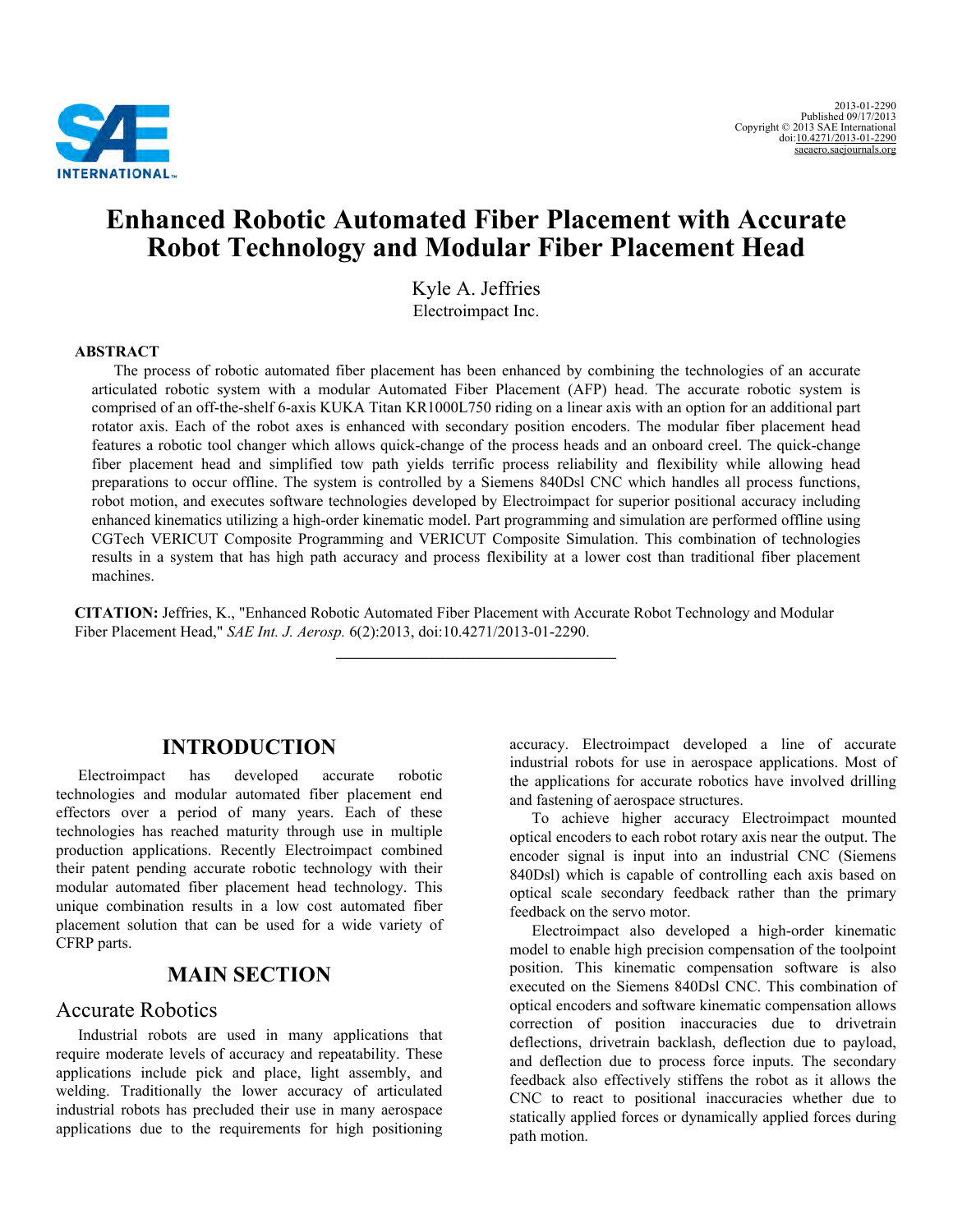The improvement in toolpoint positioning accuracy was demonstrated by analyzing patterns of holes drilled by an accurate robotic end effector on representative work pieces. The radial position deviation of the hole parallel to the surface was examined. A standard industrial robot (nonaccurate, without secondary feedback) was used to drill a pattern of 56 holes over an area of  $3240 \times 220$  mm (0.71) square meters). The system demonstrated a 3-sigma hole pattern accuracy of +/−0.45mm. Then an accurate robot (with secondary feedback) was used to drill a pattern of 64 holes in an area of  $1400 \times 840$  mm (1.18 square meters). The resulting 3-sigma accuracy was +/−0.08mm, conclusively demonstrating the toolpoint positioning accuracy improvement when using the accurate robot technology (see Figure 1) [[8\]](#page-5-0).



*Figure 1. Accuracy comparison of standard robot vs. accurate (enhanced) robot.*

For robotic automated fiber placement systems the KUKA KR1000L750 was chosen (see Figure 2). This robot provides a high payload rating (750 kg) and long reach (3602 mm). The robot arm utilizes large section steel castings. These characteristics of the robot arm result in good dynamic stiffness which helps maintain toolpoint positional accuracy while in motion on a path.

Path positioning errors in AFP result in course to course gap, course overlaps, and tow end placement errors. Note that high speeds and accelerations are required to traverse a moderately contoured part while maintaining normality. Inability to maintain path accuracy while traversing a contoured path will result in lower quality AFP layup or force a reduction in path speed, thereby reducing productivity. Utilizing the high payload robot with accurate robot technologies allows AFP layups that rival the speed, accuracy, and productivity of any non-robotic AFP machine.



*Figure 2. Accurate Robot (KUKA KR1000L750) with optical scale secondary feedback installed.*

# Modular Automated Fiber Placement (AFP) **Heads**

Electroimpact began development of AFP heads in 2004 for use in CFRP structure production for commercial aerospace. Several unique developments were made that improved the performance and reliability of automated fiber placement. Electroimpact AFP heads have been used in commercial aircraft production and have demonstrated high rate, high quality production. Some of the key characteristics of the AFP heads include:

**•** Robotic tool changer on the AFP head. This provides a quick-change interface allowing the entire head and creel to be moved offline. Typically a production cell will be paired with a set of "transfer stands" that allows AFP heads to be swapped in roughly 90 seconds. This enables the robot/ machine to maintain production while an AFP head is moved offline for cleaning and/or material loading. This interface also allows a quick-change of material forms, for instance, a single motion platform can utilize  $1/8''$ ,  $\frac{1}{4}$ , and  $\frac{1}{2}$  tow AFP heads. Additional processes can also be introduced into the cell using this interface including ultrasonic cutting, automated tape laying (ATL), wide fabric handling, etc.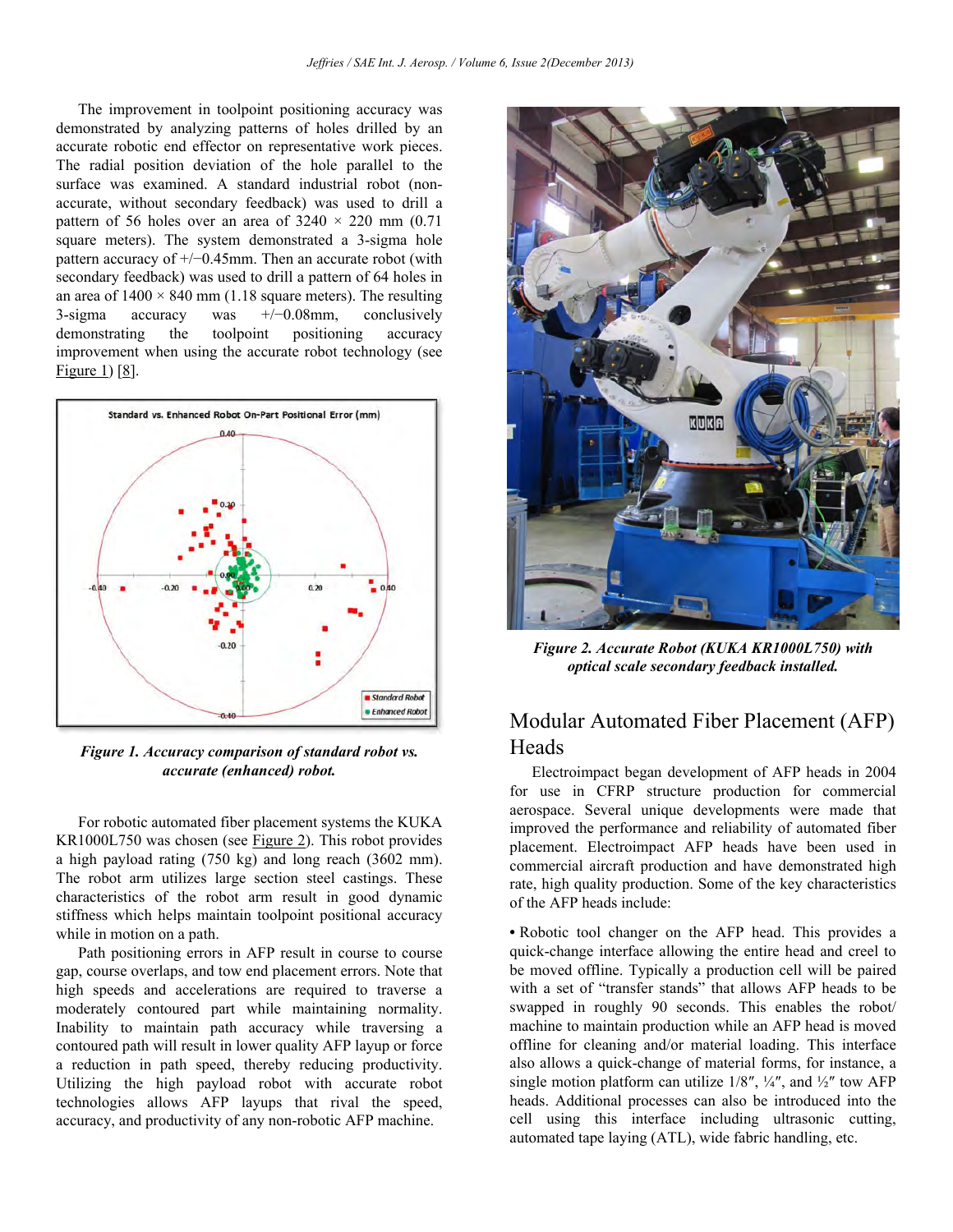**•** Onboard creel. Every portion of the tow handling hardware and process is on the quick-change AFP head.

**•** Short, simple tow path. The simple short tow path minimizes the number of redirects and results in minimal threading time, elimination of tow twists on the part, and elimination of slit-tape tow overlap-splice breakage.

**•** No-tool access to areas that need cleaned. Eccentric cam latches are used to hold cut, feed, and clamp modules in place. The heater is retained with a spring loaded quickrelease latch.

**•** Simplified tension system. The tension system is actively controlled to prevent slack tows in the creel.

**•** High speed add on-the-fly and cut on-the-fly. Actuators are designed to allow high speed tow add and cut without needing to stop or slow down toolpoint path motion.



*Figure 3. Automated fiber placement head with robotic tool changer and onboard creel.*

# Robot Axis 6 Improvements

Electroimpact AFP machines are typically designed with a focus on the performance of the last orientation axis that is used for AFP path steering (commonly named the "C" axis). In many CFRP layups it is beneficial to perform bidirectional layups to reduce off-part motion which results in higher productivity. A typically bi-directional ply would consist of a series of parallel courses. An AFP head would traverse a course in a direction, then be lifted off the part, spin 180 degrees, touch down on the part, and then traverse in the opposite direction on a parallel adjacent course. To optimize this off-part speed and flexibility two strategies are

used. The first strategy is to maximize the performance (both acceleration and speed) of the steering axis. The second strategy is to incorporate slip rings for the electrical and pneumatic connections through the steering axis to enable a "continuous" axis with no travel limitations. This continuous steering axis will literally have no hard stops or software limitations in its entire range. Since the creel is contained on the AFP head, there are no steering axis limitations due to fiber routing and twisting. This enables maximum production flexibility since the AFP head can be steered in any direction.

Industrial robot arms do not inherently have either a high performance last axis or a continuous last axis. Axis 6 is driven by a motor that is mounted near axis 3 and utilizes a series of drive shafts and bevel gears to reach the end of the robot arm. Axis 4 and 6 on the KR1000L750 are mechanically continuous, but when electrical cabling and pneumatic lines are routed along the arm and connected to an end effector it forces limitations of these axes.

Electroimpact developed a solution to these limitations of the industrial robot. The improvement involves removing the axis 6 gearbox and part of the axis 6 drivetrain on the end of the robot arm. These components are replaced with a custom drive package that includes a motor, gear reducer, belt drive, and crossed roller bearing (see Figure 4). The custom drive package also includes slip rings for electrical signal, electrical power, and compressed air. The result is a high acceleration, high speed, continuous steering axis for an industrial robot AFP application.



*Figure 4. Robot axis 6 drive upgrade including signal, power, and pneumatic slip rings.*

# Robotic AFP Cell Configurations

Electroimpact delivered a robotic AFP cell that includes a large vacuum table (16 meters  $\times$  2.5 meters) and an ultrasonic cutting gantry (see Figures  $5, 6, 7, 8$  $5, 6, 7, 8$  $5, 6, 7, 8$  $5, 6, 7, 8$  $5, 6, 7, 8$  $5, 6, 7, 8$ ). This system is used to produce AFP flat charges. The AFP robot is able to layup charges that have fiber steering and are near net shape. This allows optimization of fiber direction and reduces carbon waste. The ultrasonic cutting gantry (with 30 KHz ultrasonic horn) performs final trim of the AFP charges without having to transfer the charges to another machine since both the robot and gantry operate on the same vacuum table. The cell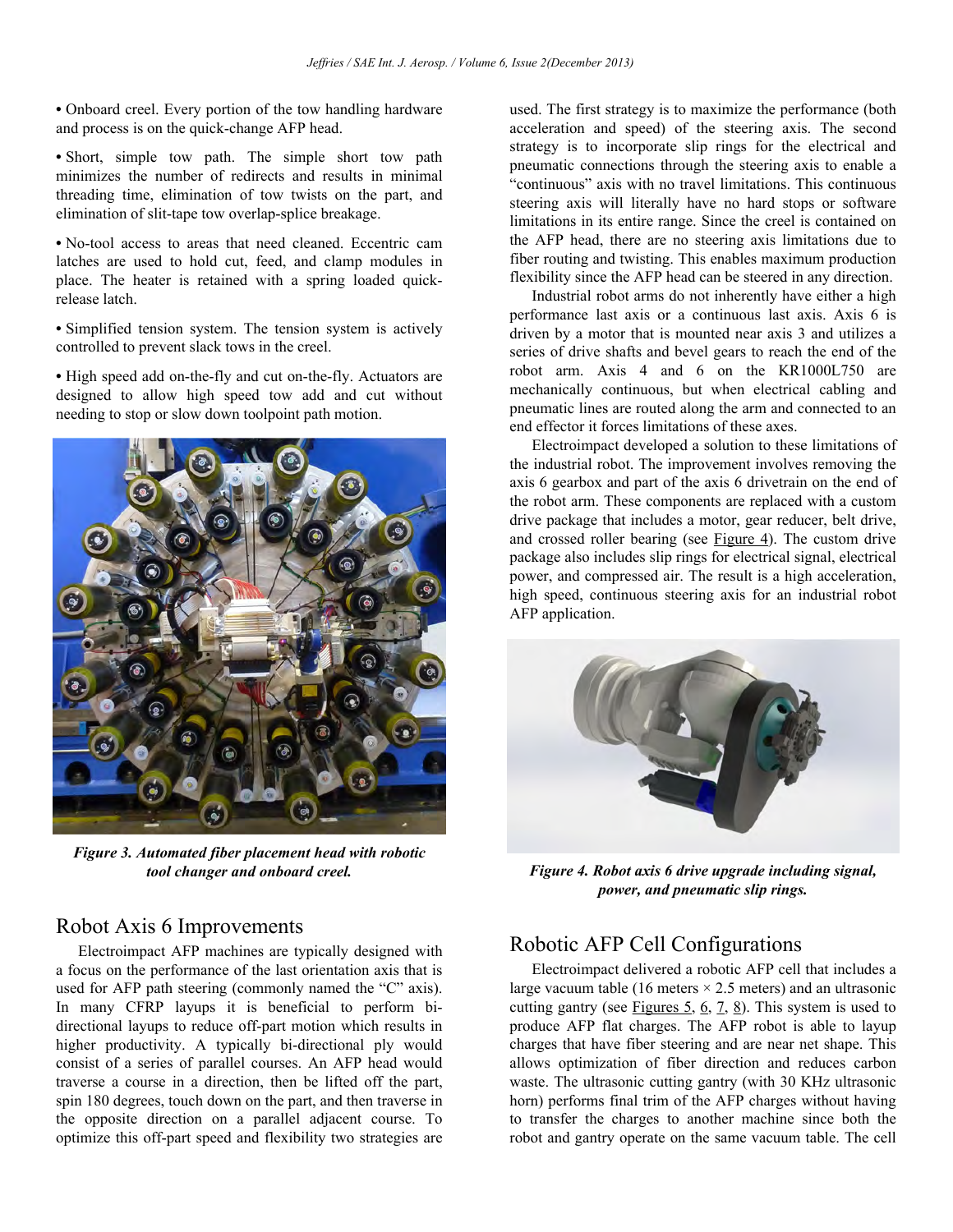<span id="page-3-0"></span>has 2 transfer stands and 2 AFP heads (one  $\frac{1}{4}$ " tow and one  $\frac{1}{2}$ " tow). The transfer stands provide power and compressed air to the heads. This allows full head functionality for threading and cleaning while the head is offline.



*Figure 5. Accurate robot with a modular AFP head.*



*Figure 6. Accurate robot AFP system integrated with a large vacuum table, CNC controlled ultrasonic ply cutting gantry, and AFP head transfer stands.*

Electroimpact is currently manufacturing a robotic AFP cell that will be used for manufacturing payload fairings and payload support structures for space launches (see [Figure 9\)](#page-4-0). The cell includes a rotator capable producing of 6 meter diameter  $\times$  20 meter long part. The cell also includes 2 transfer stands and 6 AFP heads. The AFP heads are configured for  $1/8''$  tow,  $\frac{1}{4}''$  tow, and  $\frac{1}{2}''$  tow. The cell also includes integration of a projection laser system capable of projecting layup boundaries, course centerlines, and programmed gaps/laps in areas of tow convergence.



*Figure 7. AFP head interfacing with a head transfer stand.*



*Figure 8. Samples of ply layups performed with accurate robot AFP.*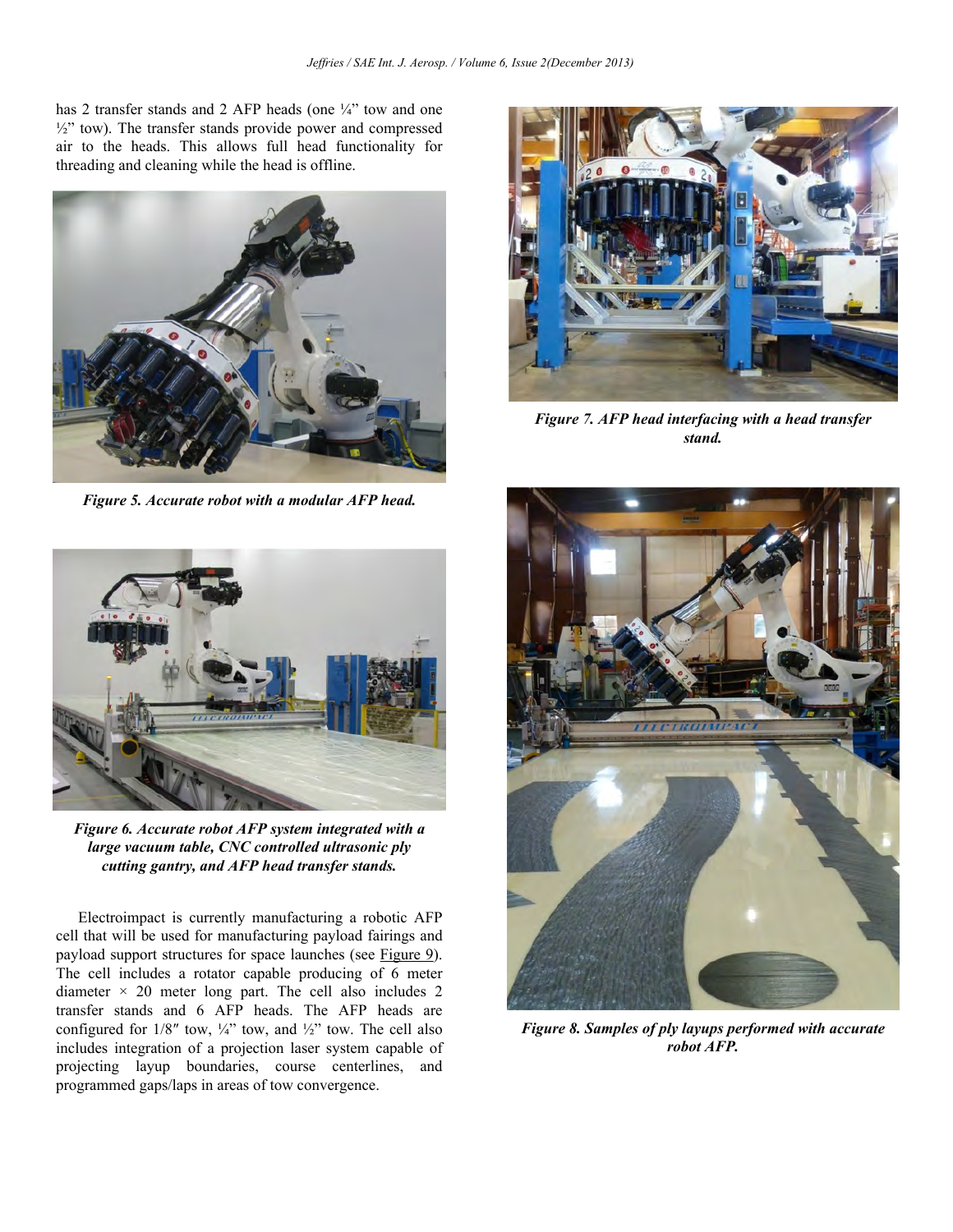<span id="page-4-0"></span>

*Figure 9. Accurate robot AFP cell for space launch structures and aerospace research and development.*



*Figure 10. Accurate robot AFP cell concept. Cell includes vertical axis rotator, horizontal axis rotator, horizontal layup table, and head transfer stands.*



*Figure 11. Accurate robot AFP cell concept. Concept shows the potential of man-machine interaction with a single robot capable of servicing multiple work zones.*

Many other cell configurations are possible. Figures 10 and  $11$  show some concepts for application of accurate

robotic AFP. Figure 10 shows an accurate robotic AFP system that includes integration with a vertical axis rotator, horizontal axis rotator, and horizontal layup table. Figure 11 shows a cell concept that allows the robot to access multiple parts/work zones. This can be useful for hybrid CFRP structures that include structural core, fiberglass, and/or Kevlar plies.

# Offline Programming and Simulation

Electroimpact has worked as a non-exclusive partner with CGTech in their development of offline programming and simulation tools for composite applications. Offline programming for the accurate robot AFP systems is performed with the CGTech VERICUT Composite Programming (VCP) software. VCP reads in CAD surfaces and ply boundary information and generates path geometries with linking moves and then outputs an NC program. VERICUT Composite Simulation (VCS) software can then be used for simulation of the NC program. This simulation is able to detect collisions and verify material application. With a robot installed on a track axis there are multiple possible robot poses that will reach a desired toolpoint position and orientation. VCP allows configuration of the robot pose and VCS proves useful for verifying that the robot pose is optimal. Figure 12 shows a screen shot of an accurate robot AFP simulation generated using VCS.



*Figure 12. Robot AFP simulation generated with CGTech VERICUT Composite Simulation (VCS) software.*

# **SUMMARY/CONCLUSIONS**

The combination of accurate robot technologies and modular AFP heads has provided a flexible platform that is capable of producing a wide variety of CFRP parts with speed, quality, and reliability that rivals larger, more expensive AFP machine configurations. The low cost of industrial robots makes this level of AFP automation